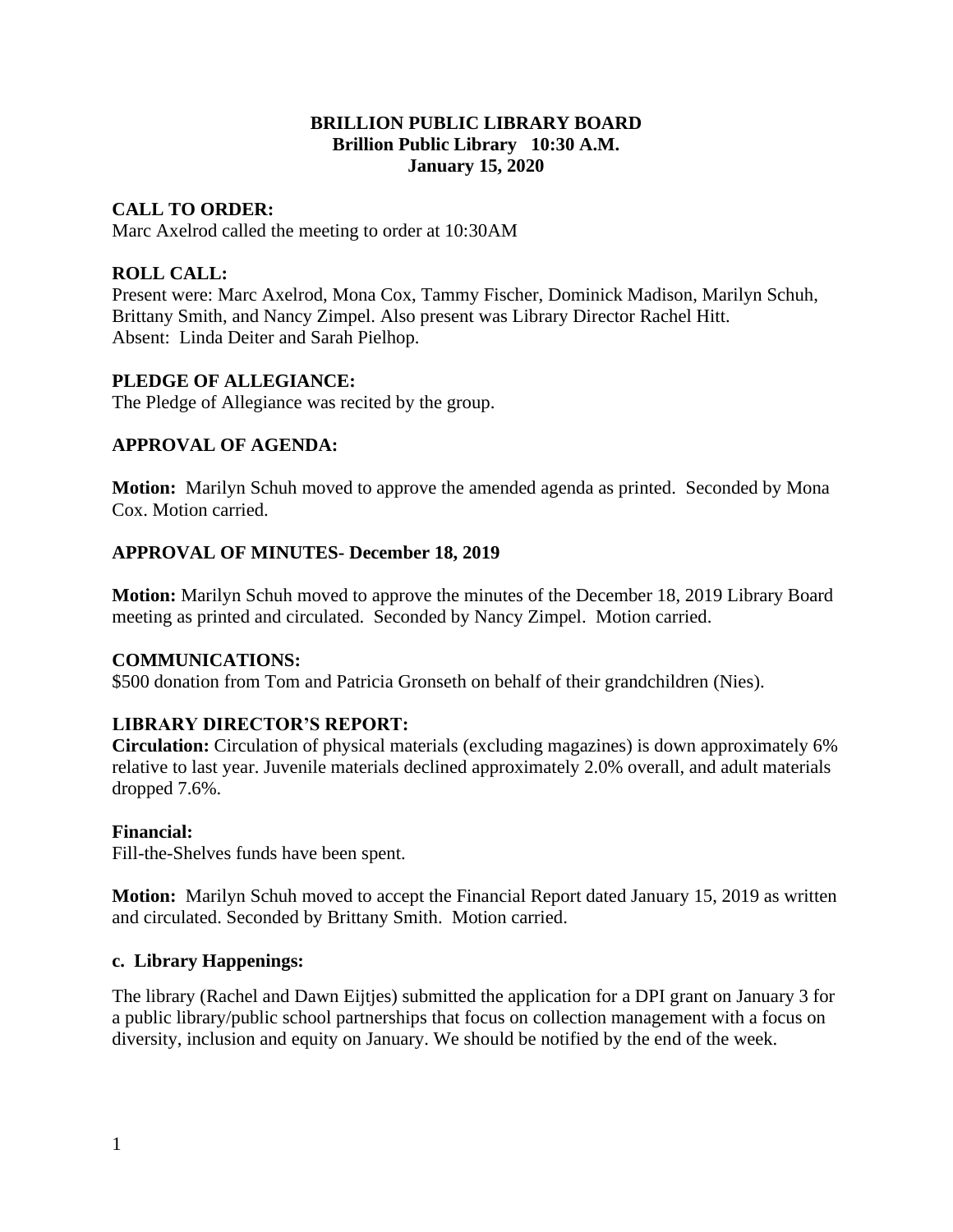## **Automation/Technology: Shared System/LARS:**

As noted, the scheduled library catalog interface took place on December 31. The site is more mobile-friendly (but not responsive) and OverDrive records are no longer cut off. This upgrade allows for the implementation of other features to be determined.

## **Technology updates:**

### **Equipment update 2020:**

The amount on last month's summary omitted the cost of a projector. New computers to be installed in February.

**Motion:** Mona Cox moved to approve the purchase of the equipment listed in the 2020 technology plan, including the purchase of new monitors, using library reserves as amended and circulated. The total expenditure will be \$3,606. Seconded by Marilyn Schuh. Motion carried.

# **BUILDING AND GROUNDS MAINTENANCE**

## **Any Building and grounds issues**

There were some glitches during the holidays (different building hours), but the system seems to be working as programmed.

The edges of carpet tiles were coming loose in the teen area and along the windows behind juvenile non-fiction. Public Works glued them back down.

# **LIBRARY PROGRAMS**

**Library Friends** No update.

### **Ongoing program updates**

After School Experiments, Jr. and After School Experiments will be merged into a single, monthly program for grades 1-6 starting in March. Book Talking *After Dark* is changing its regularly scheduled night to the third Thursday or the month starting in February. A Teen advisory meeting is scheduled for January and February.

### **LIBRARY GOALS 2019**

The final update was reviewed. Rachel noted the following budget/vs circulation numbers: Adult material is 55.5% of the budget (Utilization is 44.2%) Juvenile material is 44.5% (Utilization is 55.8%) \$200 is unallocated. Rachel did shift budget funds last year from adult to juvenile, but will hold off shifting any more funds for now.

# **MANITOWOC-CALUMET LIBRARY SYSTEM**

Nothing to add to the report.